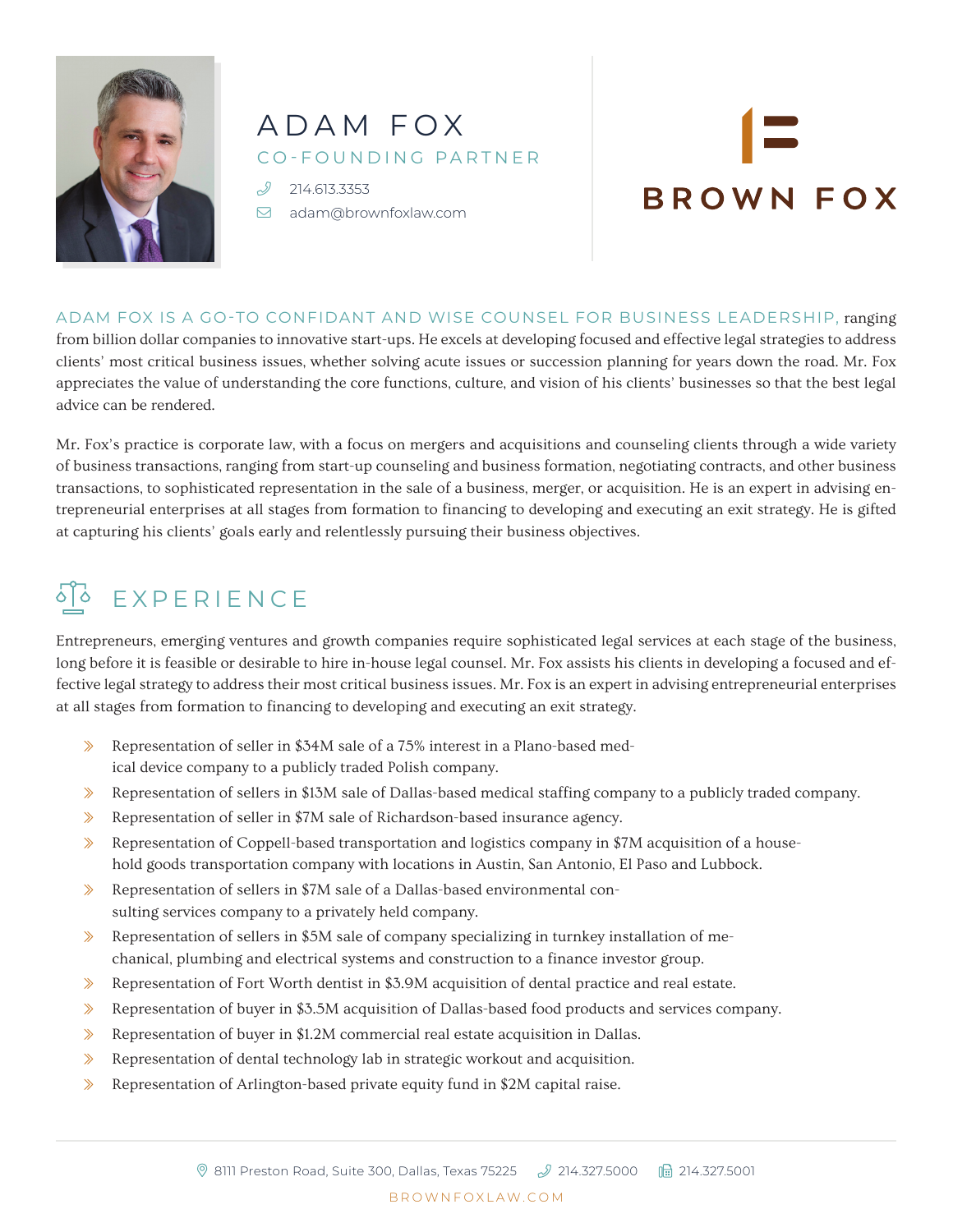- ɀ Representation of Dallas-based retail start-up in seed round capital raise of \$300K.
- ɀ Representation of Dallas-based services company to restructure over \$3M in debt in corporate reorganization and workout.
- ɀ Representation of textile sales consulting company in joint venture contract with Chinese product manufacturer.
- ɀ Representation of principal founder of Plano-based engineering firm and related entities in complex business separation.
- ɀ Representation of Midland physicians in complex business separation
- ɀ Representation of Fort Worth dentist in complex business separation.
- ɀ Representation of Dallas physician in complex business separation.
- ɀ Representation of CPA group in post-closing dispute arising from acquisition.
- ɀ Outside General Counsel for Coppell-based international household goods and logistics company.
- ɀ Outside General Counsel for Plano-based medical device company.
- ɀ Outside General Counsel for Dallas-based real estate investment company.
- ɀ Outside General Counsel for Dallas-based nephrology group.
- $\gg$  Representation of start-ups on corporate governance issues, including choice of entity, internal management, compliance, buy/sell provisions, employee incentives, dispute resolution and many other issues.
- ɀ Representation of non-profits in general corporate matters.
- ɀ Representation of sellers in multiple SBA Loan acquisitions.

#### MERGERS, SALES AND ACQUISITIONS

Whether a client is buying or selling the business, there are several mission critical issues that must be addressed, including the structure of the sale (asset sale vs. stock sale); due diligence; valuation of the business; representations and warranties; tax ramifications; indemnification; post-closing liability; escrowing a portion of the purchase price; retention agreements of key employees, and many others. Clients turn to Mr. Fox to help them fully understand and efficiently address these issues in the sale documents without losing momentum on the deal.

- > Asset sales and stock sales.
- ɀ Mergers, joint ventures and strategic partnerships.
- ɀ Representation of buyers, sellers, major shareholders, management, and angel investors in private sales and acquisitions.

#### BUSINESS FORMATION AND START-UP COUNSELING

Founders can invite significant problems down the road by avoiding the important legal issues at the formation stage. Issues in the areas of taxation, ownership, management structure, fundraising, governance, employee scenarios, exit strategy, and others are of critical importance for every start-up. Mr. Fox's clients rely on him to understand their business objectives and right-size the best entity, corporate structure, and contracts, as opposed to relying on forms.

- ɀ Prepare customized operating documents to maximize liability protection and attractiveness to potential investors while minimizing the potential for future disputes among the founders and equity holders.
- $\gg$  Establish reliable contracts with third parties to protect the client and minimize the likelihood of future litigation.
- $\gg$  Draw upon the experience of our firm's lawyers in the key areas of [intellectual property](http://www.brownfoxlaw.com/svs-ip.php) and labor  $\&$  employ[ment](http://www.brownfoxlaw.com/svs-empcounseling.php) to advise the client on patents, trademarks and IP licensing as well as employment agreements, independent contractor agreements, non-compete/non-solicitation agreements, and protection of trade secrets.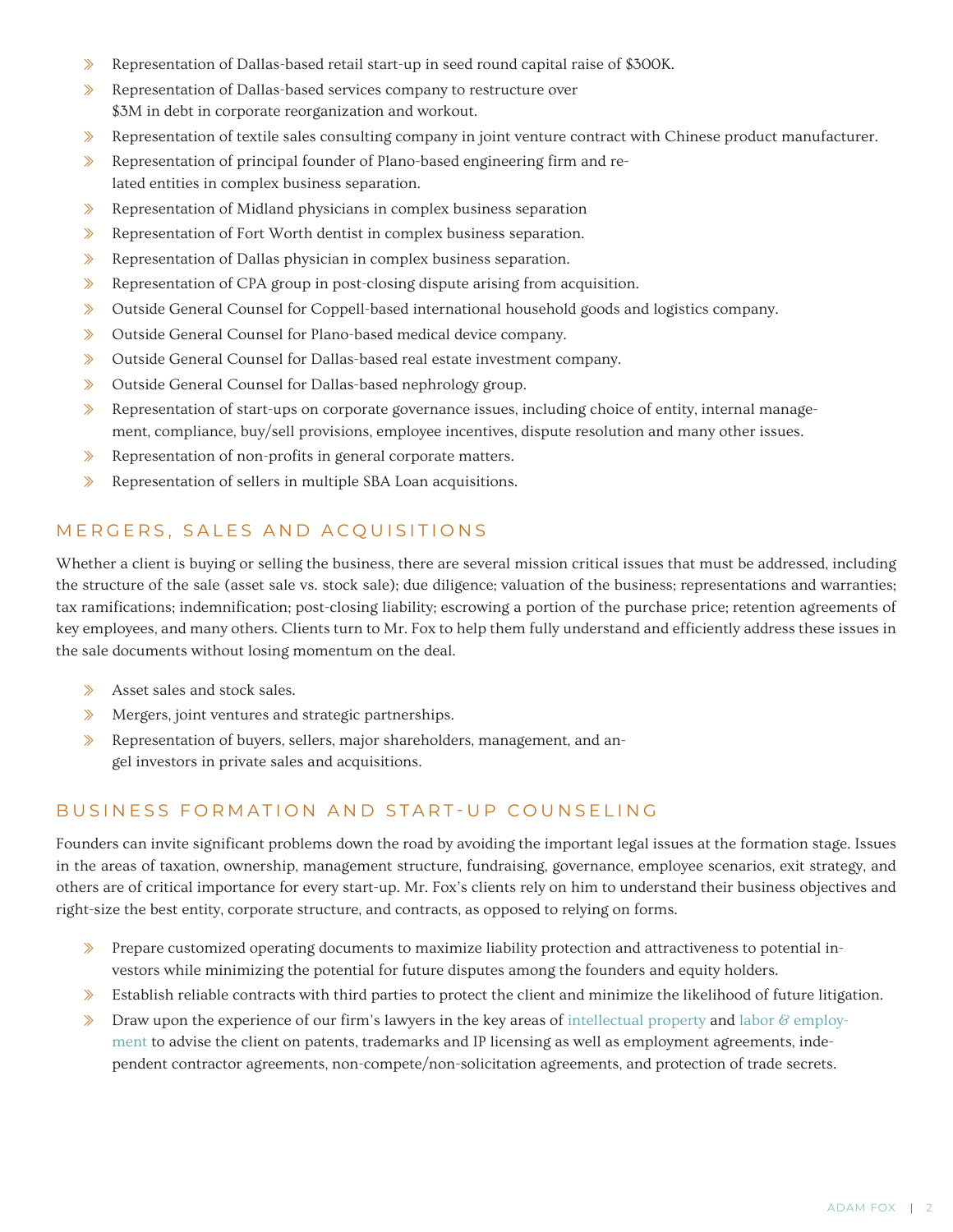#### CONTRACT NEGOTIATION

Mr. Fox has extensive experience in negotiating a drafting contracts within the business (among founders, owners, or employees) and outside the company with third parties that are easy to follow and are designed to specifically address the client's business objectives.

- ɀ Private Placements of Securities
- ɀ Sale of Assets
- ɀ Sale of Stock
- ɀ Membership Interest Purchase Agreements
- ɀ Services Agreements
- ɀ Consulting Agreements
- > Independent Contractor Agreements
- ɀ Distributor Agreements
- ɀ Promissory Notes
- ɀ License Agreements
- ɀ Equipment Leases
- ɀ Security Agreements
- ɀ Warehouse Agreements
- ɀ Assignments
- ɀ Franchise Agreements
- ɀ Indemnity Agreements
- ɀ Releases
- ɀ Settlement Agreements
- ɀ Waivers
- ɀ Alternative Dispute Resolution provisions
- ɀ Joint Venture Agreements
- ɀ Warranties

#### BUSINESS SUCCESSION PLANNING

Business succession planning is the key to managing the death, disability, or retirement of an owner or a third-party sale of an owner's stock or membership interest. Mr. Fox counsels his clients and works with his clients' estate planning and tax professionals to put in place a Buy/Sell Agreement that transitions the business to the chosen successors while minimizing disruption to the business and addressing the following key issues:

- $\Diamond$  Identification of chosen successor(s).
- ɀ Identification of contingencies, such as death, disability, divorce, retirement, termination, and/or voluntary and involuntary transfers of ownership.
- ɀ Valuation of the business.
- ɀ Role of insurance coverage to accomplish stated goals.

#### OUTSIDE GENERAL COUNSEL

Senior management teams must coordinate and solve legal issues involving corporate governance, compliance, contract drafting and enforcement, employment, intellectual property, and litigation on a day-to-day basis. Brown Fox has the resources, breadth of experience, and know-how to quickly respond to clients with these issues on an ongoing and as-needed basis.

- ɀ Address key functions of the client's business with the highest quality legal services.
- ɀ Expertise in corporate transactions, labor and employment, intellectual property, trial, and litigation prevention.
- ɀ Increase cost control and predictability with flat fee and other billing structures.



### ADMISSIONS

- ɀ Texas (1999)
- ɀ U.S. District Court, Northern District of Texas (1999)
- ɀ U.S. District Court, Eastern District of Texas (2000)
- ɀ U.S. District Court, Southern District of Texas (2002)
- ɀ U.S. District Court, Western District of Texas (2003)
- ɀ U.S. District Court, Eastern District of Wisconsin (2002)